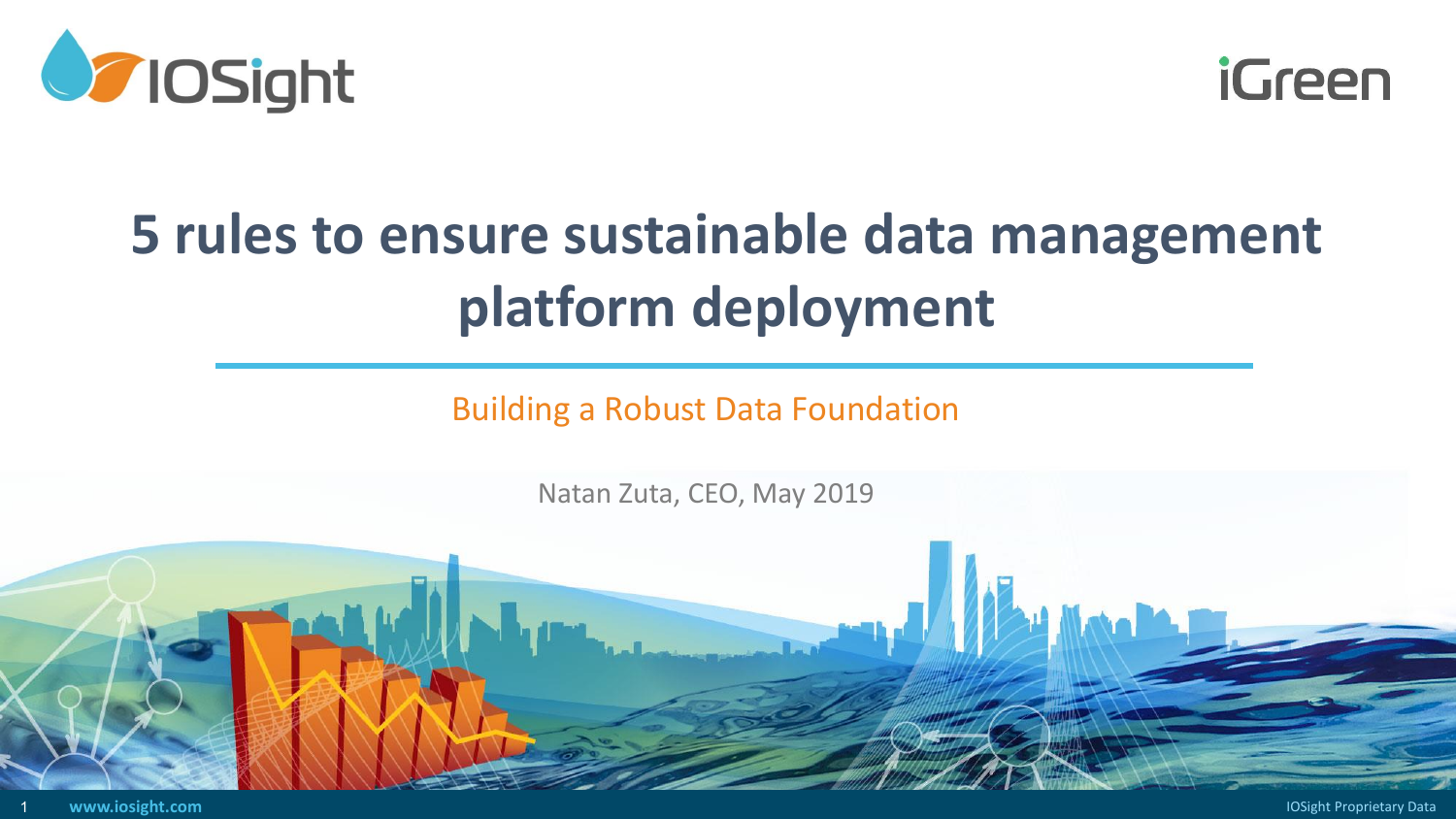

- A leading provider of **data management and analytics solutions for the utilities sector**
- A quality group of engineers, software & algorithm experts with **vast water experience**
- More than **100 installations**, world-wide
- Operating since 2007



Proudly serving some of the largest water treatment, wastewater treatment and desalination facilities in the world while helping to protect surface water quality and security

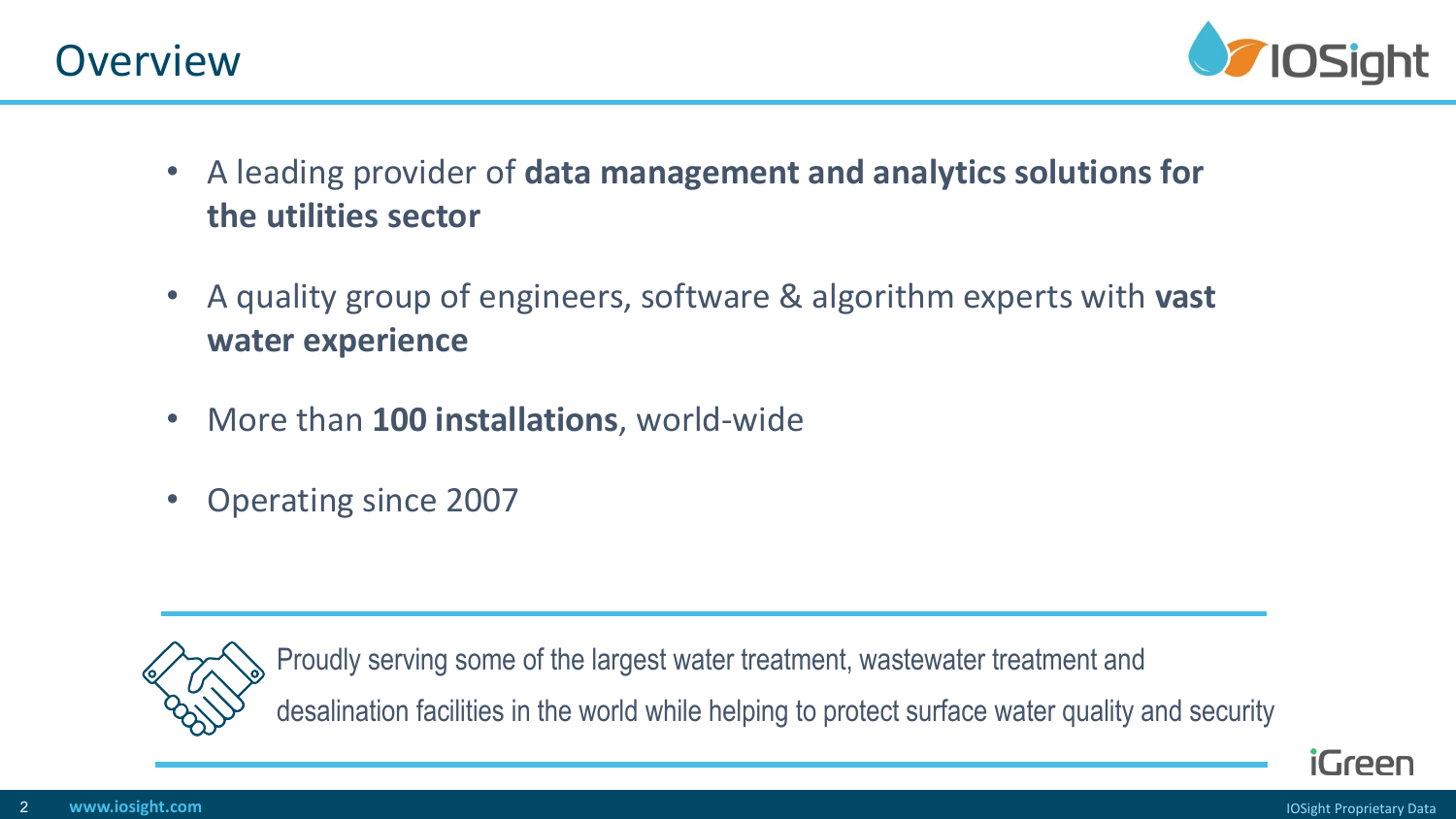### IOSight's Smart Water Suite



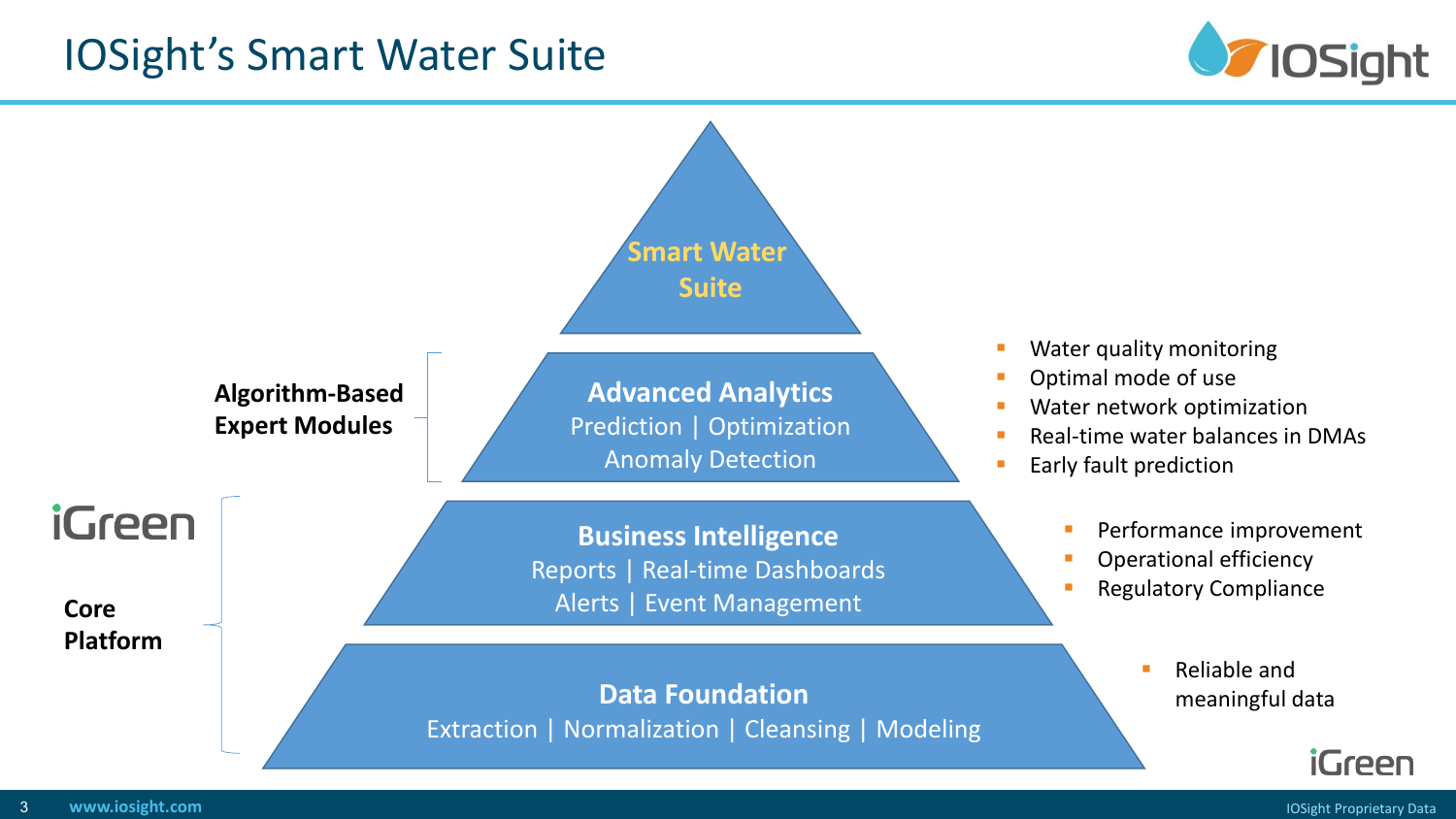### iGreen - System Architecture



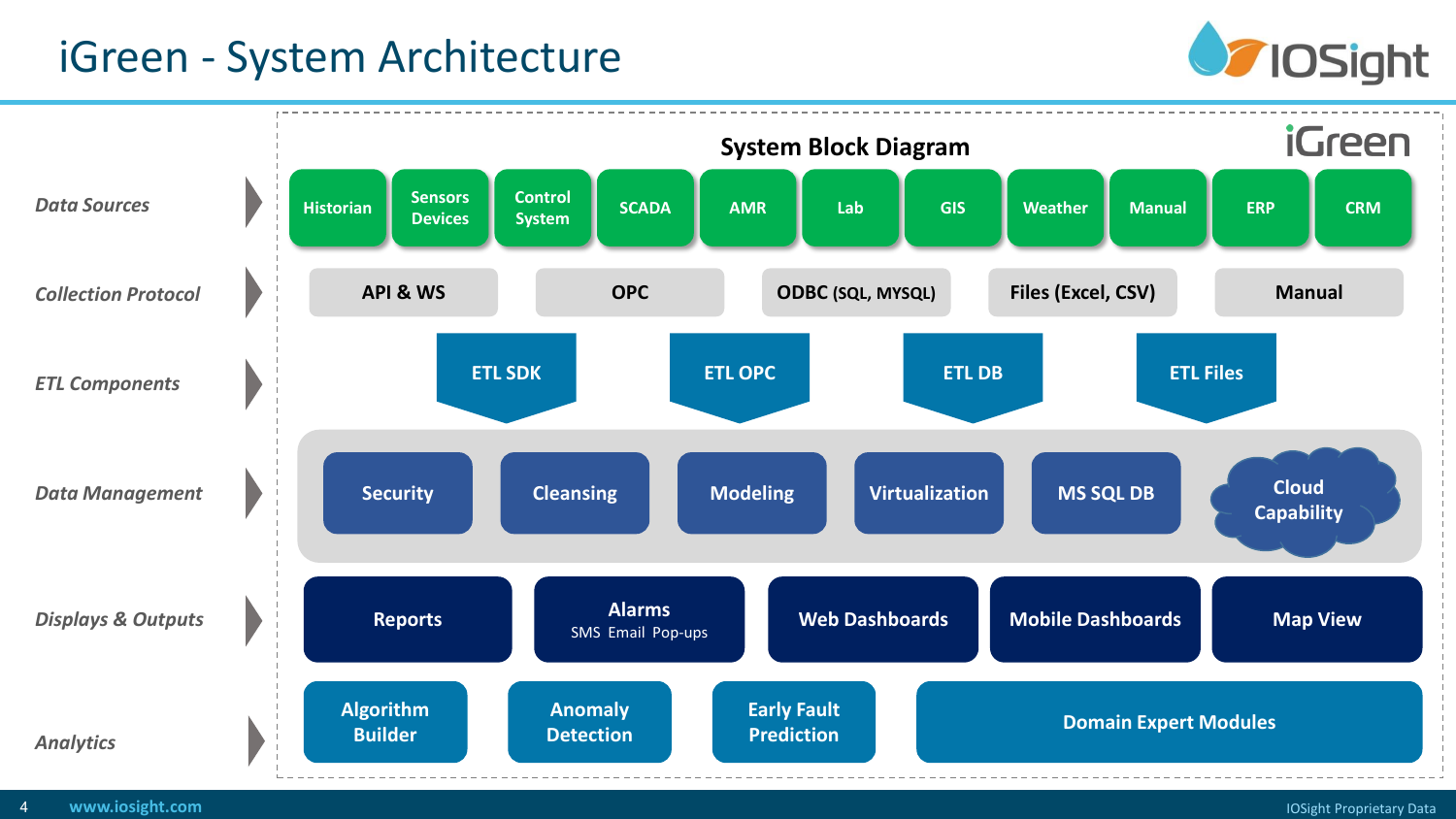

#### **Why do projects fail?**

- ➢ An **incidental approach** to data science
- ➢ A **bottom-up** attitude



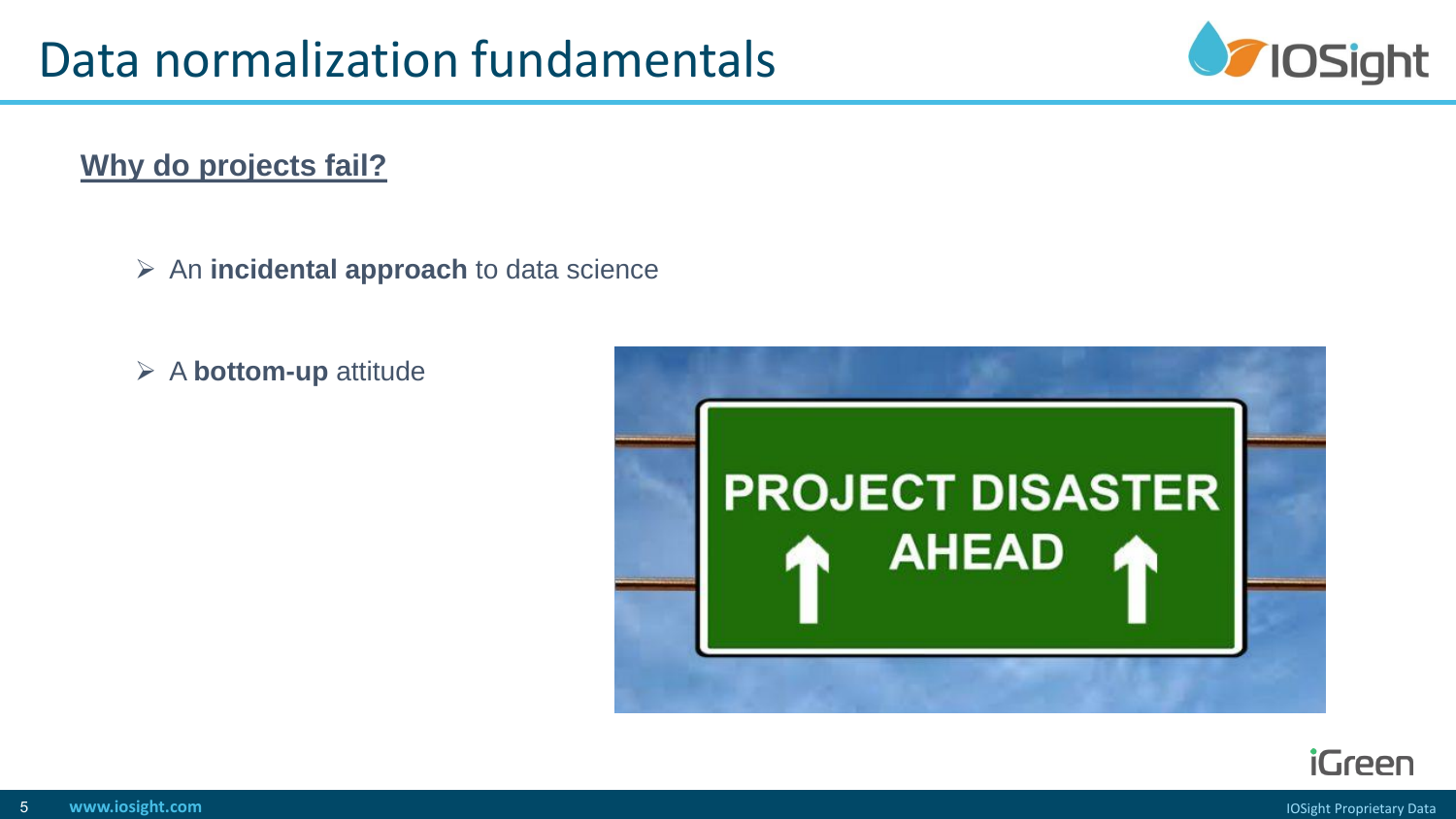## Data normalization fundamentals



#### **Doing it right**

- ➢ Data should be **reliable**
- ➢ The system should be **accessible and easy to use**
- ➢ **Long-term performance** should be taken under consideration from the inception of the project
- ➢ **Team and management**  An ongoing maintenance of the system requires a trained team, data integrity 'watch dogs' and mainly – continuous involvement from the user



- ➢ **Coherency** The BI system (e.g. reporting/ dashboarding, analytics) should be integrated in the DB and must reflect the data model
- ➢ **Future analytics** must go through the **validated data base**

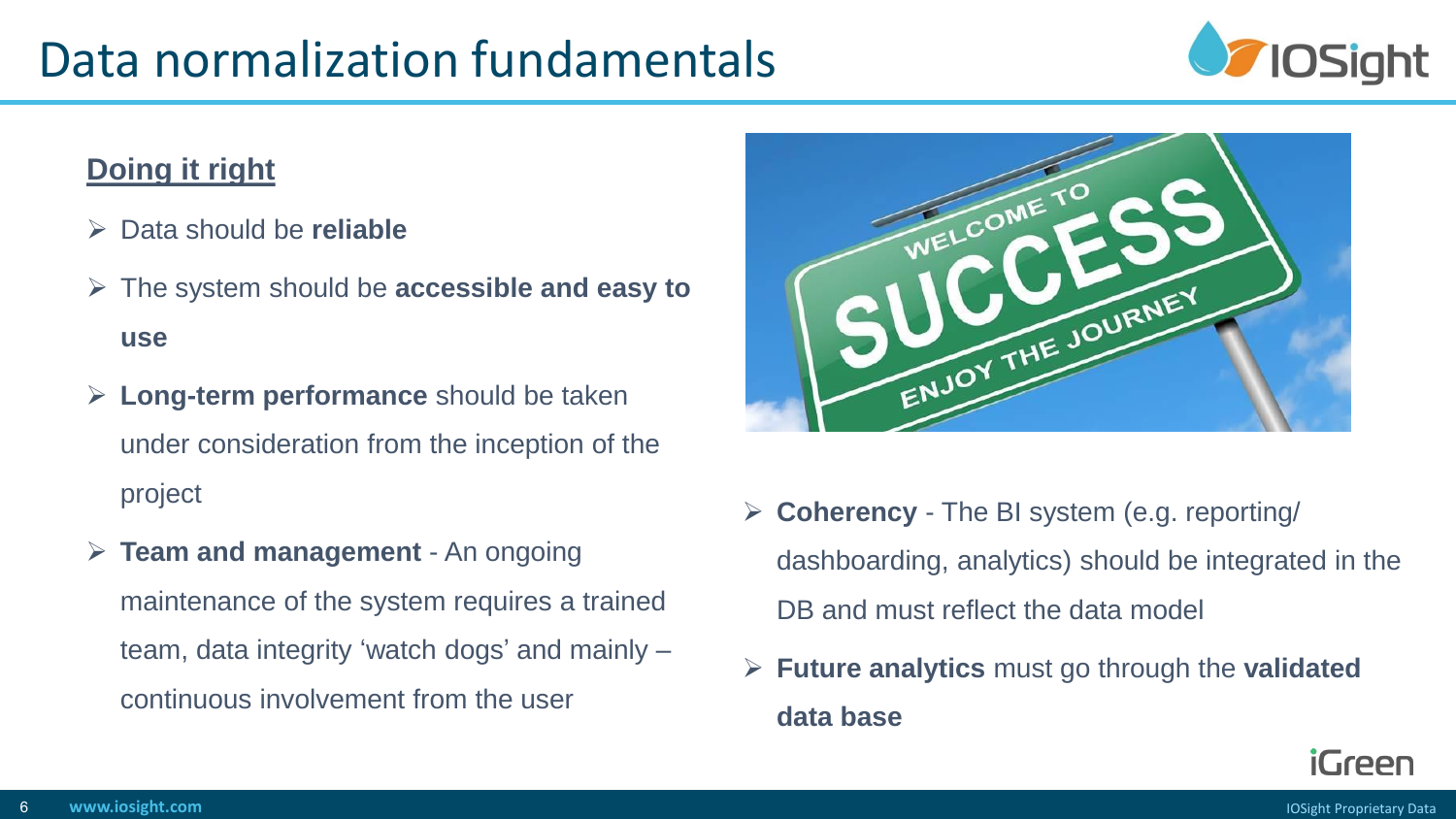



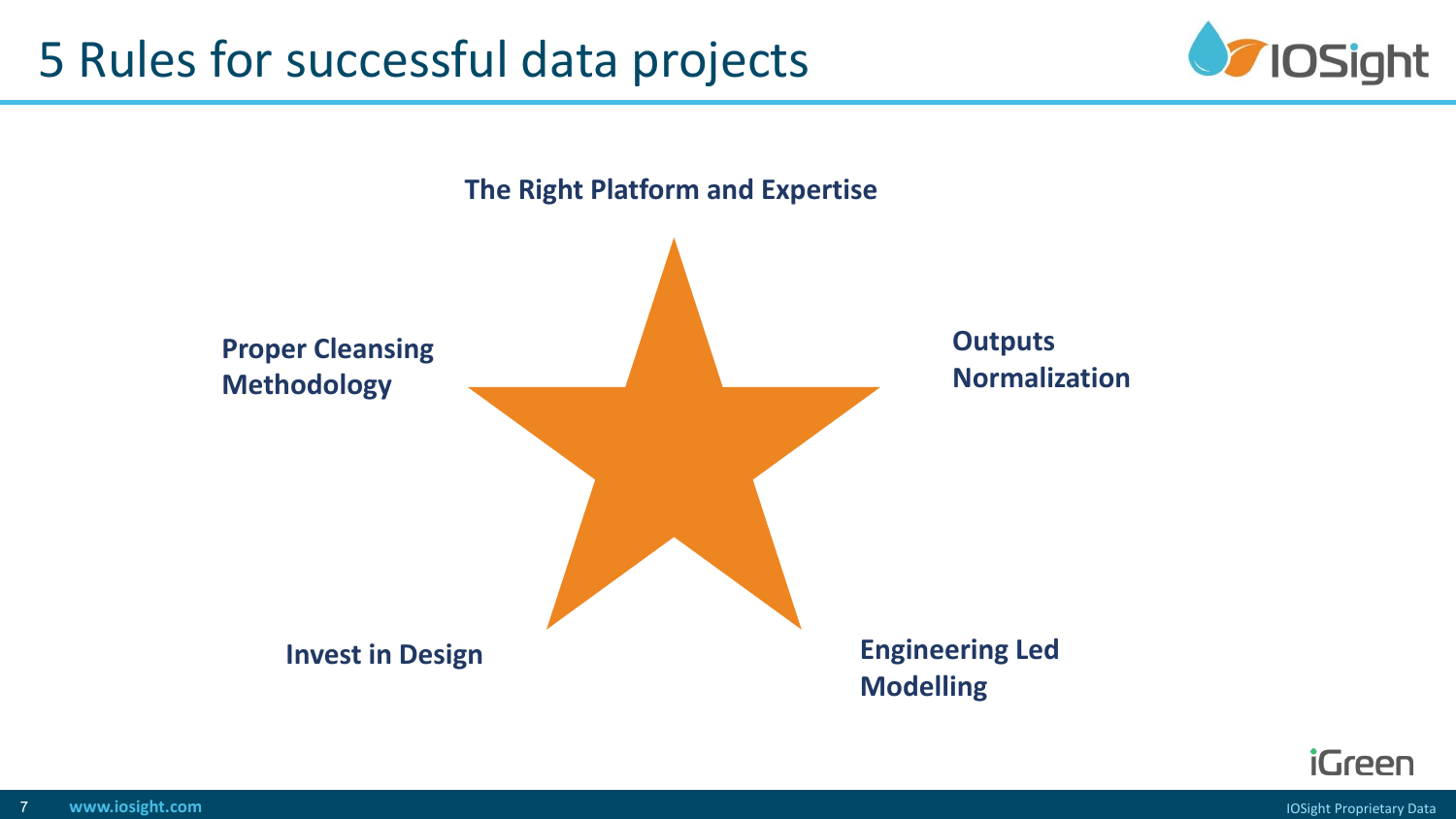

#### ➢ **Invest in the design stage**:

- ➢ Prepare a **thorough base of design** spec
- ➢ Define a product tree that will be **intuitive for the users**
- ➢ **Agree** with the customer on the basic reasons/ **triggers** that initiated the project and secure a continuous use
- ➢ **Agree** with the customer on the **initial outputs**

| Level 1     | Level 2        | Level 3                     | Level 4                    | Level 5                   | <b>Tag Name</b> | Engeeniring<br><b>Units</b> |
|-------------|----------------|-----------------------------|----------------------------|---------------------------|-----------------|-----------------------------|
| <b>HBAF</b> | Feed           | <b>Raw Water Tank Level</b> |                            |                           |                 | m                           |
|             |                | <b>Pumps</b>                | <b>Feed Pump A Status</b>  |                           |                 |                             |
|             |                |                             | <b>Feed Pump A Current</b> |                           |                 | Α                           |
|             |                |                             | <b>Feed Pump B Status</b>  |                           |                 |                             |
|             |                |                             | <b>Feed Pump C Status</b>  |                           |                 |                             |
|             |                |                             |                            | <b>Feed Pump D Status</b> |                 |                             |
|             |                |                             |                            | <b>Feed Pump E Status</b> |                 |                             |
|             |                | <b>Blowers</b>              | <b>Blower A Status</b>     |                           |                 |                             |
|             |                |                             | <b>Blower A Current</b>    |                           |                 | A                           |
|             |                |                             | <b>Blower B Status</b>     |                           |                 |                             |
|             |                |                             | <b>Blower B Current</b>    |                           |                 | A                           |
|             |                |                             | <b>Blower C Status</b>     |                           |                 |                             |
|             |                |                             | <b>Blower C Current</b>    |                           |                 | A                           |
|             | <b>Group A</b> | <b>Group A Feed Flow</b>    |                            |                           |                 | m3/hr                       |
|             |                | <b>HBAF 1 Level</b>         |                            |                           |                 | m                           |
|             |                | <b>HBAF 2 Level</b>         |                            |                           |                 | m                           |
|             |                | <b>Group A Outlet DO</b>    |                            |                           |                 | mg/l                        |
|             | <b>Group B</b> | <b>Group B Feed Flow</b>    |                            |                           |                 | m3/hr                       |
|             |                | <b>HBAF 3 Level</b>         |                            |                           |                 | m                           |
|             |                | <b>HBAF 4 Level</b>         |                            |                           |                 | m                           |
|             |                | <b>Group B Outlet DO</b>    |                            |                           |                 | mg/l                        |
| <b>MF</b>   | Feed           | <b>MF Feed Tank Level</b>   |                            |                           |                 | m                           |
|             |                | <b>MF Feed Turbidity</b>    |                            |                           |                 | <b>NTU</b>                  |
|             |                | <b>MF Feed Pressure</b>     |                            |                           |                 | MPa                         |
|             |                | <b>Pumps</b>                | <b>Pump A Status</b>       |                           |                 |                             |

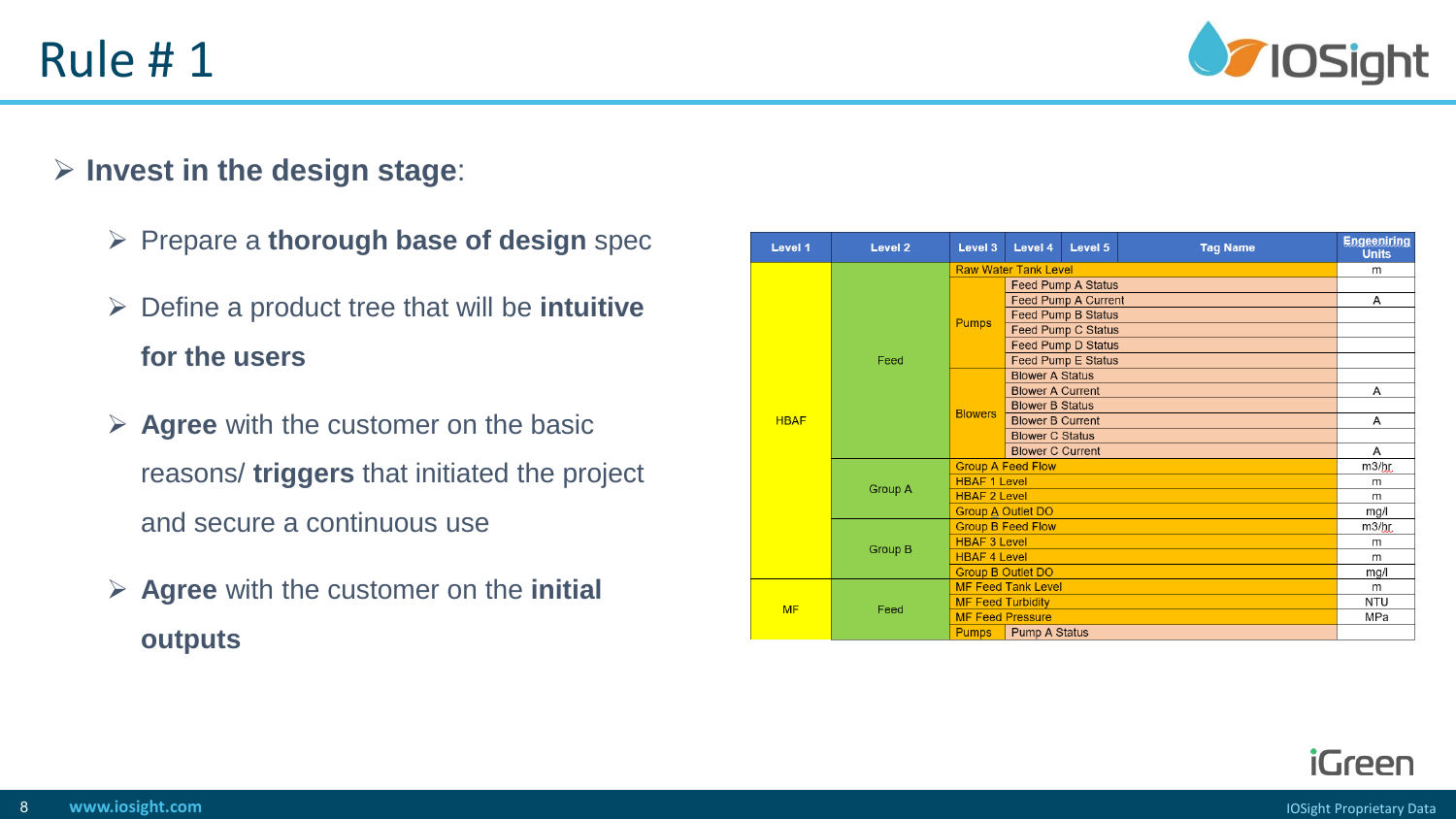

#### ➢ **Engineering-led modeling**

- ➢ Prepare a **product tree** that reflects the **engineering aspects** on the system (rather then the automation aspects)
- $\triangleright$  Collect only the necessary tags
- ➢ Virtualize missing tags or unreliable processes (like Pump in rest status while flow parameter showing results
- $\triangleright$  Standardize unit and tag properties (no of digits, categories, formulas etc.)
- $\triangleright$  Minimize sampling rate



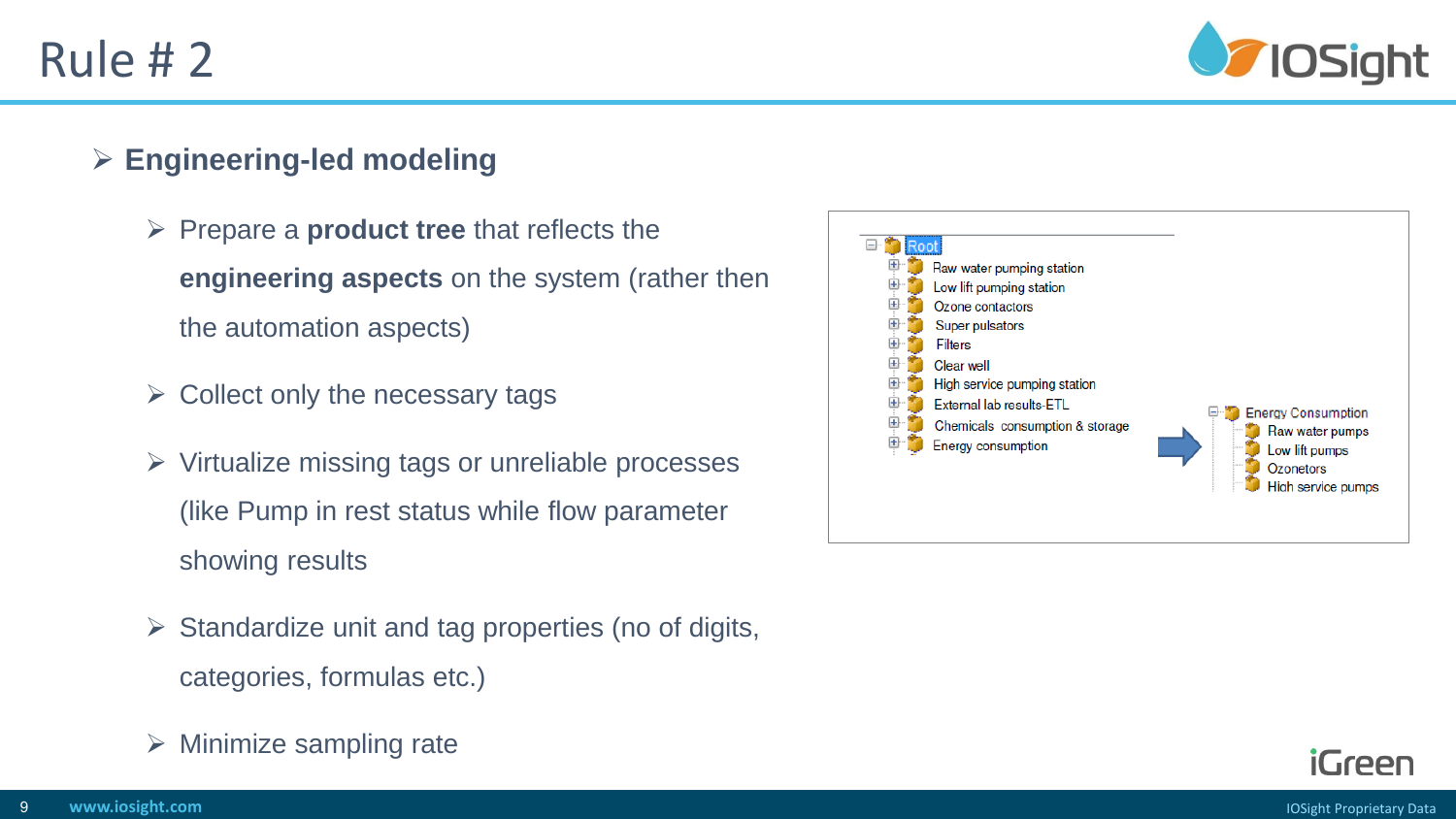

- ➢ **Use a proper cleansing methodology**
	- ➢ **Pre-processing** based on a predefined rule base
	- ➢ **Avoid** values that are in **mis-match** with the process (e.g. concentration of less the 0 ,etc.)
	- ➢ **Reject** data collection of repeating values with **no significant** change (dead band, change)
	- ➢ **Create calculated tags** that are based on a validated tested algorithm
	- ➢ **Compare** aggregated data and multiple sources of data that refers to the same entity (e.g., manual meters VS AMI), and document the logical 'right'

value



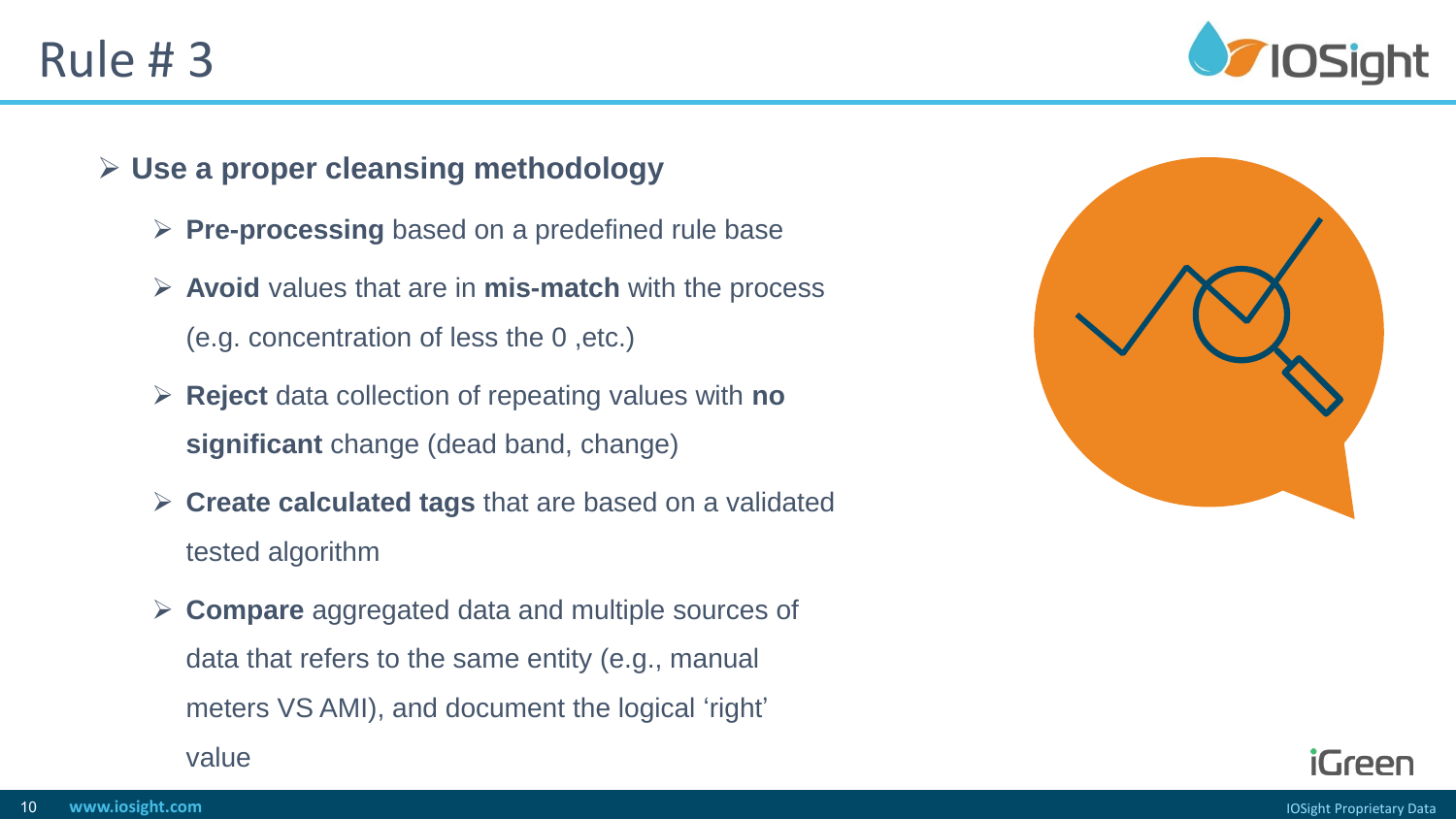

#### ➢ **Outputs normalization**

- ➢ Try to **be consistent** with formulas online VS reporting and dashboarding rule base
- ➢ Build **frequently used calculated tags** to be used on multiple outputs
- ➢ **Be coherent** when building balances and complicated formulas and reports
- ➢ **Do not create dependency** on data that has to be extracted repeatedly with growing volumes – it will eventually miss the original performance objectives
- ➢ **Do not launch** complex analytics-oriented projects before ensuring the data is 100% reliable and normalized!



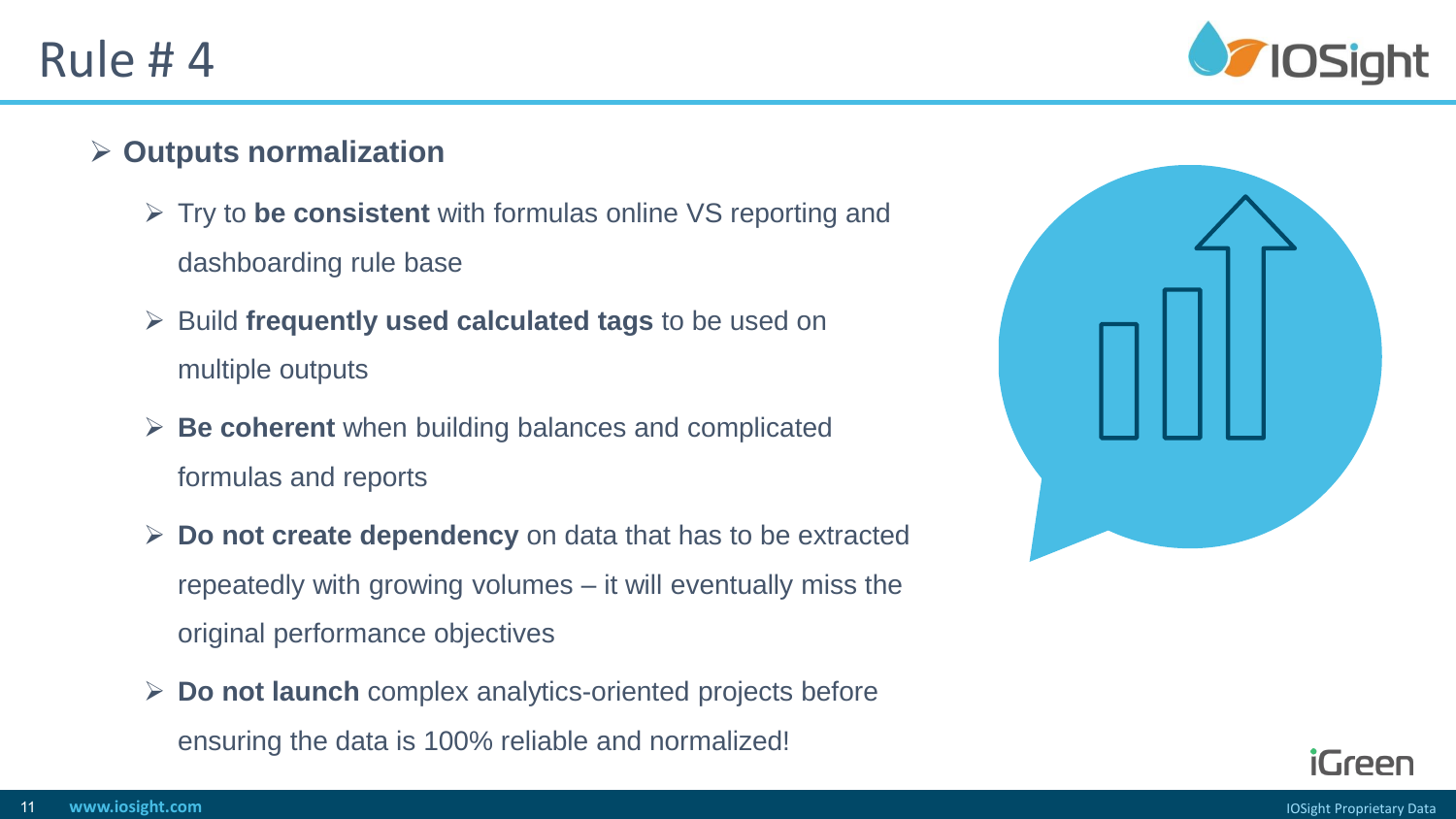

#### **Choose the right platform and implementation team**

- ➢ It should be **all in one**  collect- cleanse- store- present and analyze
- ➢ It must be **easy to use and configurable** so that the direct user will be able to take control on a certain point of time and take it forward independently
- ➢ The implementors must be **engineers that can understand** the need to the extent of possessing basic know how of what's best for the client
- ➢ **Data replication does not go together with normalized data!**
- ➢ Make sure the system **alerts** on missing datasets, anomaly results and duplications

**Remember: Preparing the actual report or dashboard should be a straightforward procedure – if you invest more than that – there is either something wrong on the deployment methodology or in choosing the platform**